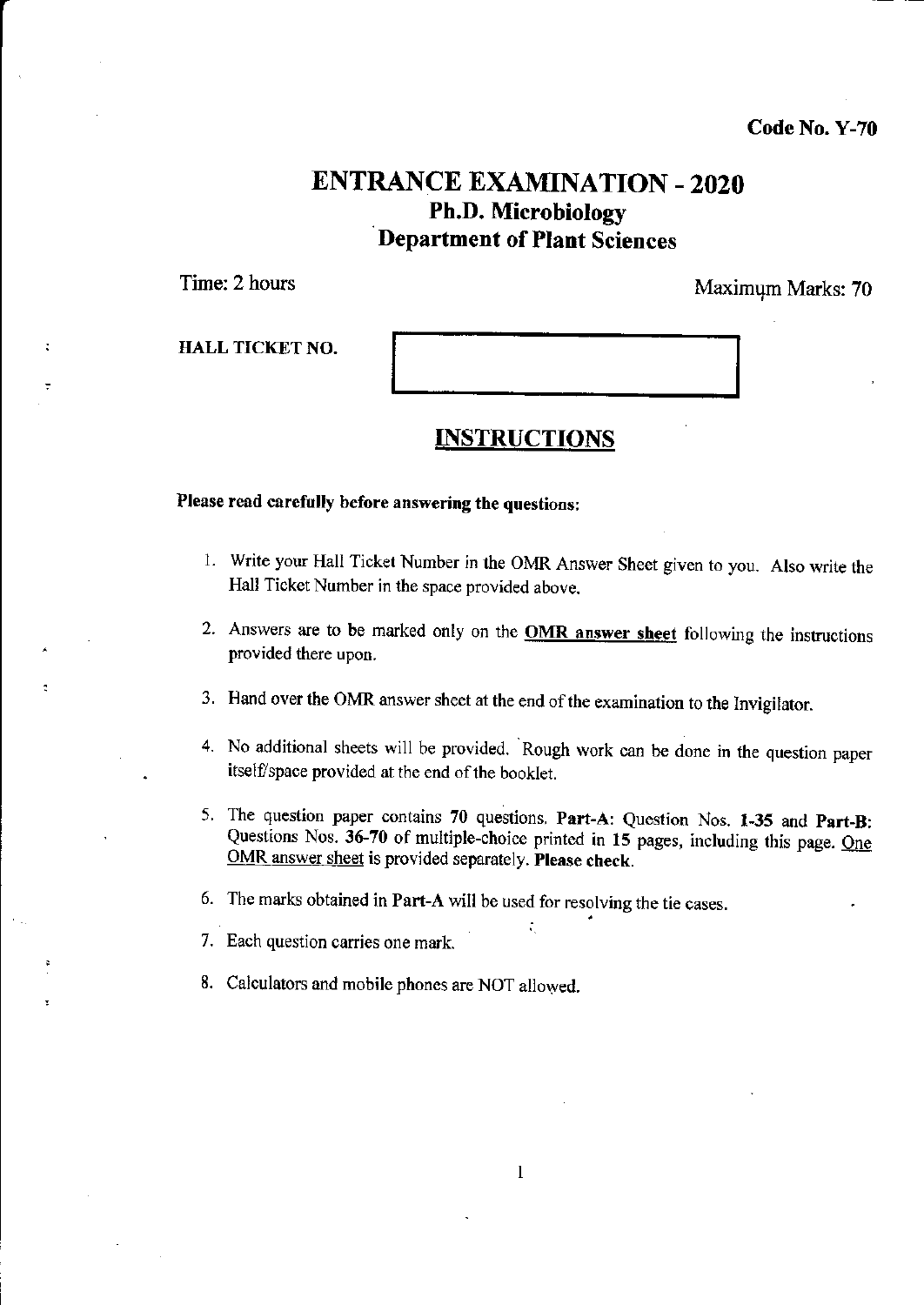### Part-A

1. Cornoy's solution comprises of the following chemical reagents:

- A. One part of Glacial acetic acid + 6 parts of Ethyl alcohol + 3 parts of Chloroform
- B. Three parts of Glacial acetic acid + 6 parts of Ethyl alcohol + 1 part of Chloroform
- C. Six parts of Glacial acetic acid  $+3$  parts of Ethyl alcohol  $+1$  part of Chloroform
- D. Three parts of Acetic acid  $+$  I part of Ethyl alcohol

2. Cobalt-60 radiation is generally used in pharmaceutical and animal husbandry sectors. For what purpose this radiation is used?

- A. Treatment of retinal disorder in human and animals
- B. Strengthening immune system
- C. Cold sterilization of antibiotics, hormones, medical equipment and pasteurize meat products
- D. Treatment of embryonic disorder in human and animals

3. Several reseaxch groups have performed the complete genome sequencing of Coronavirus strains collected from different geographical regions of the world and submitted in NCBI database. One researcher was interested to predict the number and types of genes present on COVID-I9 genome using these sequences. Which software he can use for this?

A, WUHAN B. PROSITE C. DOCK D. Vgas

4. Calvin Bridges established the theory of chromosomal non-disjunction in 1913 while studying Drosophila offspring in the cross of white-eyed females  $(X^w X^w)$  and red-eyed  $(X^{w+} Y)$  males. The exceptional progeny that he recovered from the above cross are

- A. Red-eyed fertile females  $(X^{w+}X^w)$  and white-eyed sterile males  $(X^w 0)$
- B. Red-eyed fertile females  $(X^{w+}X^wY)$  and white-eyed fertile males  $(X^wO)$
- C. White-eyed sterile females ( $X^*X^*$ ) and red-eyed fertile males  $(X^{*+}Y)$
- D. White-eyed fertile females  $(X^* X^* Y)$  and red-eyed sterile males  $(X^{*} O)$

### 5. What is CORINA?

- A. a name of COVID-19 vaccine which is under preparation
- B. a name of one of the corona virus strain
- C. a name of software which is useful for generating 3D structure of small molecule
- D, a name of special database being used for sequence submission for corona virus and SARS genome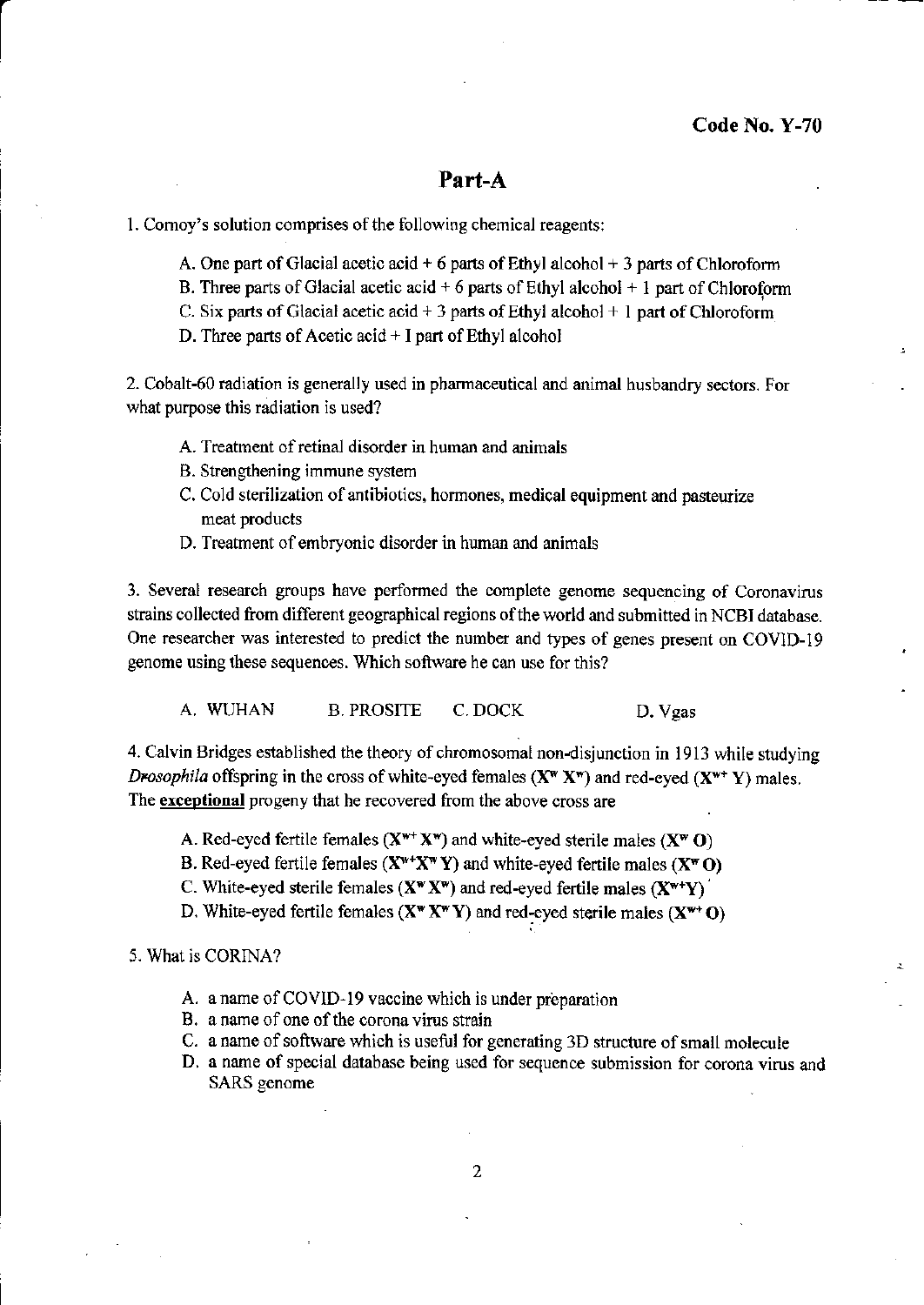6. A geneticist sets out an experiment by crossing two strains of Neurospora crassa to determine the distance of a gene from its centromere. He finds 100 asci with first-division segregation pattern and 25 asci with a second-division segregation pattern. The map distance from gene to centromere is

| A. 10 map units     | B. 11 map units |
|---------------------|-----------------|
| $C. 12.5$ map units | D. 25 map units |

7. The following are some of the commonly used stains to determine microorganisms. Identify the wrong match from the following:

- A. Malachite green  $-$  Safranin  $-$  Used for staining endospores of *Bacillus*.
- B. Ziehl-Neelsen technique Kinyoun technique Carbolfuchsin is used as primary stain  $-$  Used for staining *Mycobacterium* which have waxy mycolic acids in their cell walls.
- C. India ink  $-$  Nigrosin  $-$  Negative stains (staining around the cells)  $-$  Used for staining Azotobacter capsule.
- D. Tannic acid  $-$  Potassium hydroxide  $-$  Pararosaniline  $-$  Used for staining flagella staining.

8. One newly married couple of the same age group visited a forest in African country where they got some parasitic infection with exactly same symptoms. Both visited the doctor and based upon investigation both declared to be infected with same parasite. The doctor gave them different medicines to both of them. The husband asked to the doctor why you did not give the same medicine to my wife? The doctor replied that medicine which I prescribed you have severe side effect as teratogenic effect. What is this teratogenic effect?

- A. an agent which disturbs the menstruation cycle and leads to severe vaginal bleeding B. an agent which does not allow sperm and ova cells to fuse during fertilization
- 
- C. an agent that disturbs the development of an embryo of fetus

D. an agent that blocks the production of ova cells

9. Which of the following condition is true for reverse phase chromatography?

A. The mobile phase is polar and stationary phase is non-polar

B. The mobile phase is non-polar and stationary phase is polar

C. Both the mobile phase and stationary phase are organic

D. Both the mobile phase and stationary phase are inorganic

# 10. Commonly used negative stains to visualize virus particles in electron microscopy are

A. Ammonium sulphate and Polyethylene glycol

B. Uranyl acetate and Phosphotungstic acid

C. Lithium chloride and Calcium chloride

D. Acrylamide and Bis acrylamide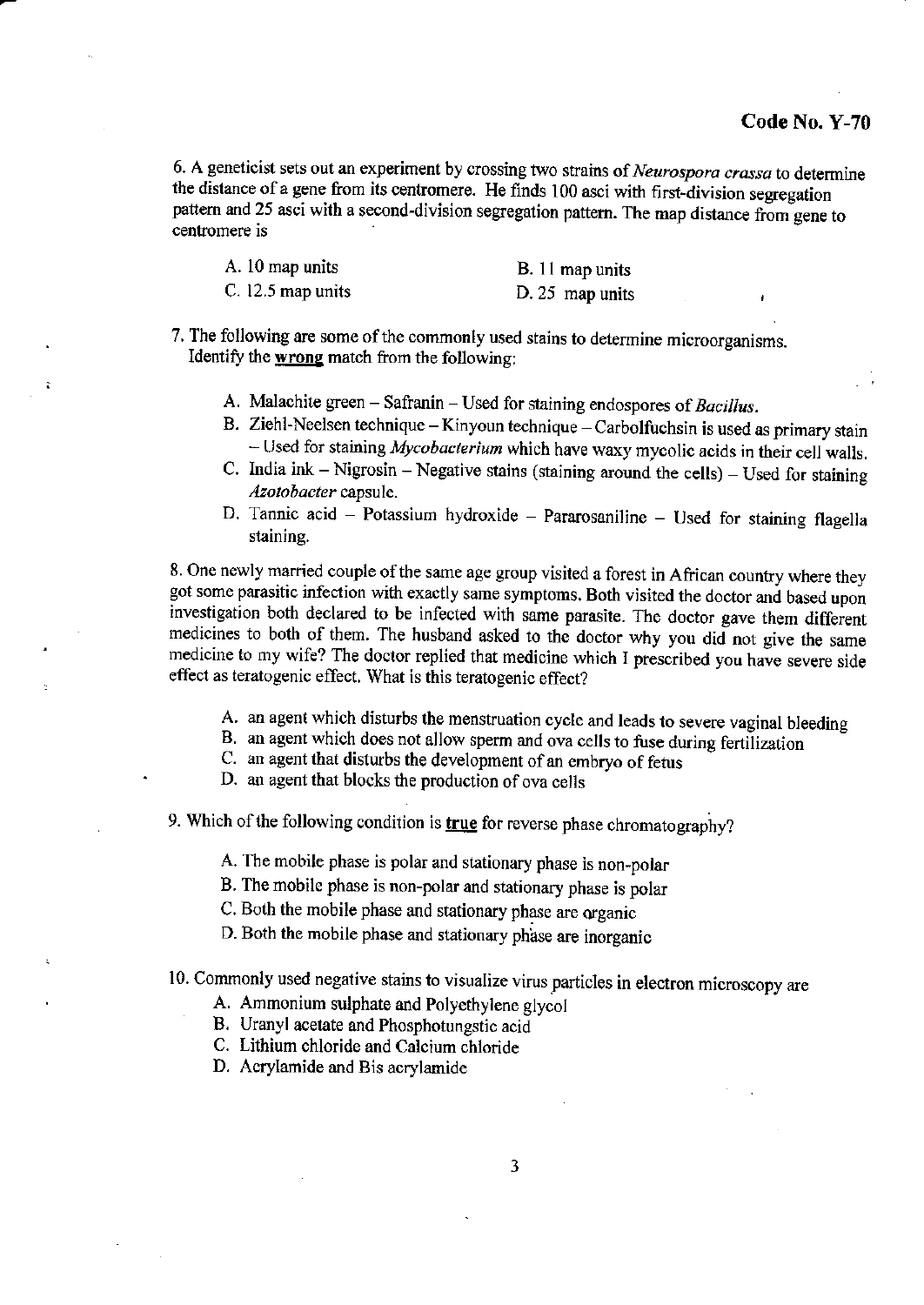11. A research scholar in a laboratory has isolated mesophyll protoplasts from cowpea plants by. using cellulose and pectinase enzyme digestions in the mannitol medium. What is the best stain or dye that can be used for staining living cells?

| A. Methylene blue   | B. Fluorescene diacetate |
|---------------------|--------------------------|
| C. Bromophenol blue | D. Tinopal CBS-X         |

12. Radiation is often categorized as either ionizing or non-ionizing depending on the energy of the radiated particles. A common source of ionizing radiation is radioactive materials that emit  $\alpha$ ,  $\beta$ , or  $\gamma$  radiation, respectively. Based on the relative abilities of penetration, which type of radiation can be shielded by using an aluminum sheet.

A. α  $B. \beta$  $C. \mu$  $D. \gamma$ 

13. Gas production of a microbial culture can be monitored by suspending a Durham tube in the carbohydrate-containing broth to trap the gas bubbles. If gas is produced, it is typically CO2 or

| A. QZ<br>B. H <sub>2</sub> | $C.$ NH3 | <b>D. CH4</b> |
|----------------------------|----------|---------------|
|----------------------------|----------|---------------|

14. If 0.1 mL of a culture from a 10-<sup>6</sup> dilution yielded 38 colonies, how many bacteria were there per mL in the original sample?

A. 3.8 X 10<sup>6</sup> B. 3.8 X 107 C. 3.8  $X$  10<sup>8</sup> D.  $3.8 \text{ X} 10^9$ 

15. In the research laboratory, we tried to clone two genes 'A' and 'B' independently into a plasmid for overexpression in E. coli and protein purification. All our attempts to clone 'A' were unsuccessful, whereas gene 'B' was cloned easily. When we inserted 'A' into the same plasmid containing 'B', the cloning was successful, and overexpression was achieved. The below statements were proposed to explain this result:

(i) Protein encoded by 'A' gene is not lethal to  $E$ , coli

(ii) 'A' has introns that prevent its expression in  $E$ . coli

(iii) Expression of 'A' gene is lethal to E. coli

(iv) The protein encoded by 'B' inhibits the activity of 'A' protein

Which statements are **correct** to explain the observations?

| A. $(i)$ and $(ii)$ | B. (ii), (iii) and (iv) |
|---------------------|-------------------------|
| $C.$ (iii) and (iv) | $D. (iv)$ only          |

16. Which of the following antibiotics is inhibited by Neomycin Phosphotransferase II?

A. Ampicillin C. Kanamycin

B. Chloramphenicol D. Spectinomycin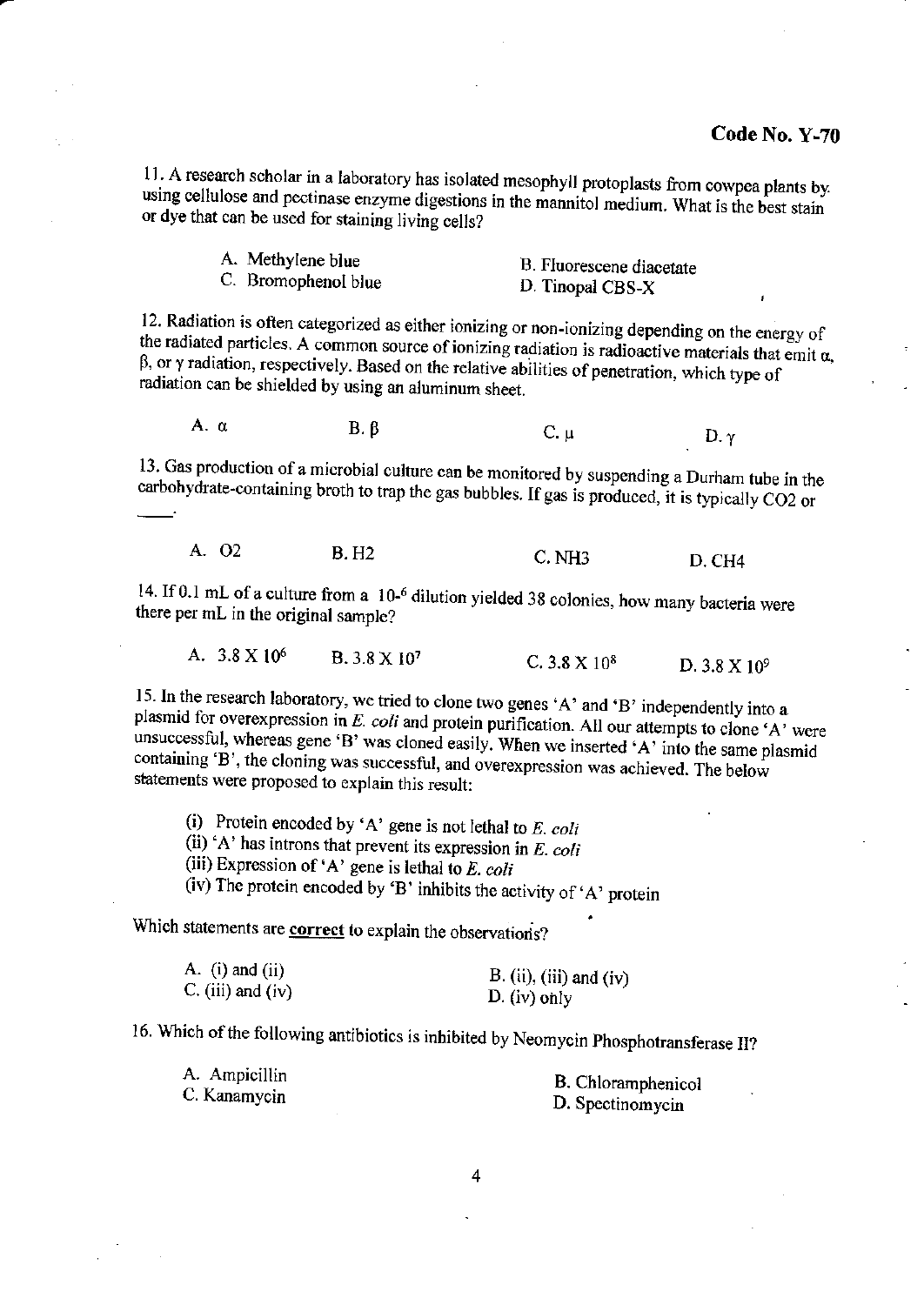17. When an infectious agent is analyzed chemically, it was found to contain nitrogen and sulfur but not phosphorous. It is likely to be a

| A. Bacterium  | <b>B.</b> Virus |
|---------------|-----------------|
| C. Mycoplasma | D. Prion        |

18. Consider the following statements on genetic drift:

(i) It is significant in small populations

(ii) It can cause allele frequencies to change in a pre-directed way

(iii) It can lead to a loss of genetic variation within populations

(iv) lt can cause harmful alleles to become fixed

Which of the above statements are correct?

| A. $(i)$ and $(ii)$ | B. (ii) only           |
|---------------------|------------------------|
| C. (i) and (iv)     | D. (i), (iii) and (iv) |

19. If 8 mL of distilled water is added to 2 mL of 95% ethanol, what is the final concentration of ethanol in the solution?

| A. 0.019% . | B. 0.19% | $C. 1.9\%$ | D. 19% |
|-------------|----------|------------|--------|
|             |          |            |        |

20. ln fluorescence microscopy, the molecules that fluoresce:

- A. Absorb at longer wavelength and emit at shorter wavelength
- B. Absorb at shorter wavelength and emit at longer wavelength
- C. Absorb and emit at the same wavelength
- D. The phenomenon of absorption and emission are independent of wavelength

21. Which of the following conditions are required for determination of thermal death time?

- A. Temperature is varied
- B. Time is fixed
- C. Temperatue is fixed and time is varied
- D. Temperature is fixed and time is not selected

22. For amplification of GC rich sequences by polymerase chain reaction, identify the reagent that binds and stabilizes AT sequences and destabilizes GC regions

- A. Tetramethyl ammonium chloride
- B. Betaine
- C. 7-Deaza-2'-deoxy guanosine-5'-triphosphate
- D. Sodium dodecyl sulphate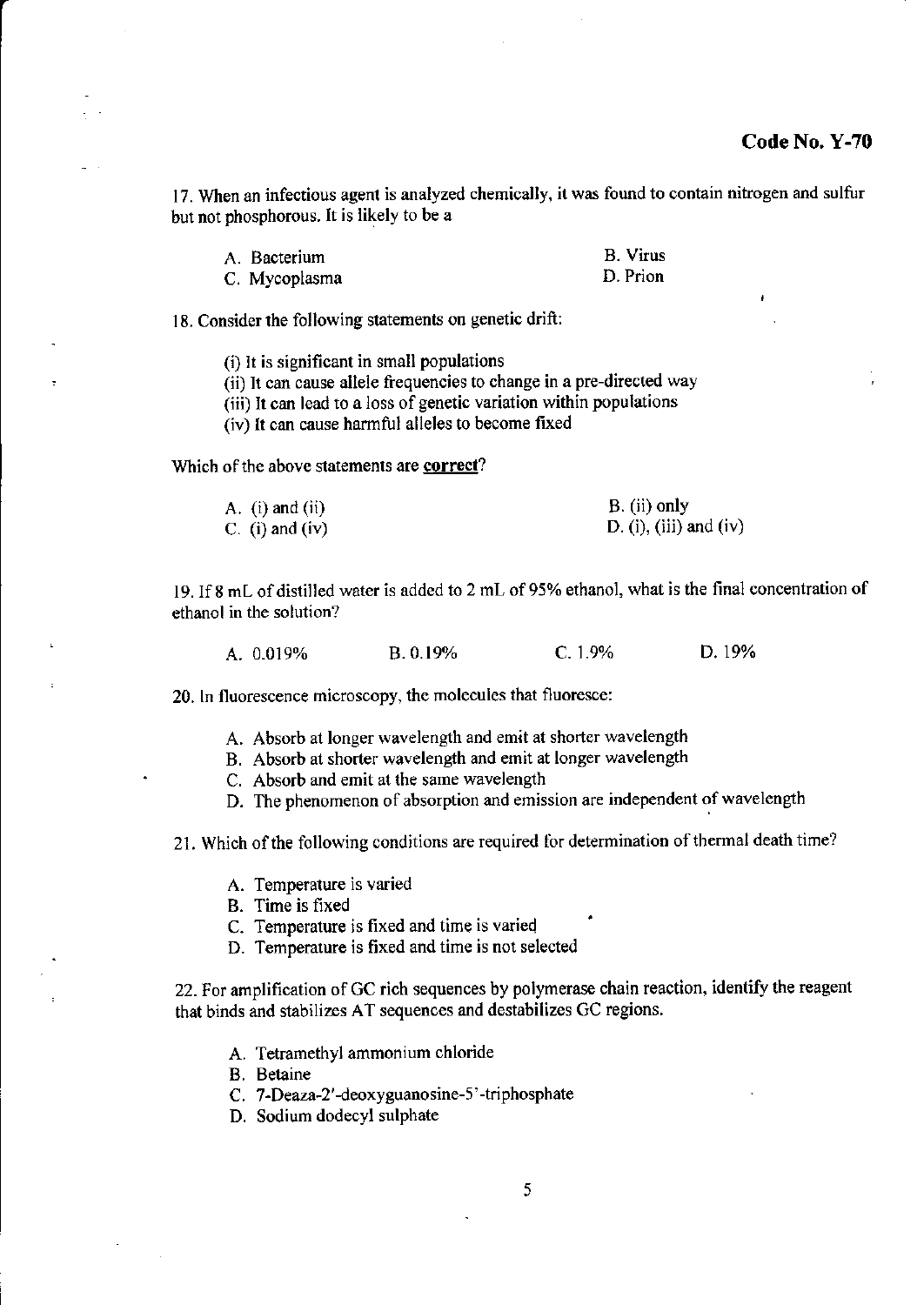23. When triacylglycerol is hydrolyzed with a strong base the process is called—

| A. Hydrolysis     | B. Hydrogenation      |
|-------------------|-----------------------|
| C. Saponification | $D. \beta$ -oxidation |

24. Which statement below is not true about fluorescent in situ hybridization (FISH)?

- A. FISH is a molecular cytogenetic technique that uses fluorescent probes that bind to only those parts of a nucleic acid sequence with a high degree of sequence complementarity
- B. FISH provides a powerful tool for identifying the location of a cloned DNA sequence on metaphase chromosomes
- C. Using FISH, an investigator cannot identify or track an organism of interest or a domain of interest in a natural sample
- D. FISH can be used to measure gene expression in organisms in a natural sample

25. Match the following:

| 1. Differential Centrifugation<br>2. Affinity chromatography<br>3. Alexander Jablonski<br>4. Non-volatile compounds<br>5. Isoelectric focusing | <i>i.</i> Amphoteric Molecules<br>ii. Fluorescence<br>iii. GS-MS<br>iv. Ligand<br>v. Sub-cellular particle |
|------------------------------------------------------------------------------------------------------------------------------------------------|------------------------------------------------------------------------------------------------------------|
| A. 1-v, 2-iv, 3-ii, 4-iii, 5-i                                                                                                                 | vi. LC-MS<br>B. 1-v, 2-iv, 3-ii, 4-vi, 5-i                                                                 |
| C. 1-i, 2-iv, 3-ii, 4-iii, $5-v$                                                                                                               | D. 1-iv, 2-i, 3-vi, 4-iii, 5-v                                                                             |

26. Usually the protein-ligand/drug binding studies are called molecular docking. After successful docking the following result(s) can be noticed.

| I) Free energies<br>III) Binding Constants | II) Molecular weight<br>IV) Bond interactions |  |
|--------------------------------------------|-----------------------------------------------|--|
| A. I, II, III & IV                         | B, I, II & W                                  |  |
| C. II, III & IV                            | D. I, III & IV                                |  |
|                                            |                                               |  |

27. Proteins can be separated from one another on the basis of solubility, size, charge, and binding ability. After a protein has been purified, which of the following method(s) can be used to determine the protein?

| I) Western blot            | II) Circular Dichroism |
|----------------------------|------------------------|
| III) HPLC                  | IV) Mass spectrometry  |
| A. I, II, III & IV         | B.I & IV               |
| C. $\Pi$ , $\Pi \& \nabla$ | D. I, III & IV         |

6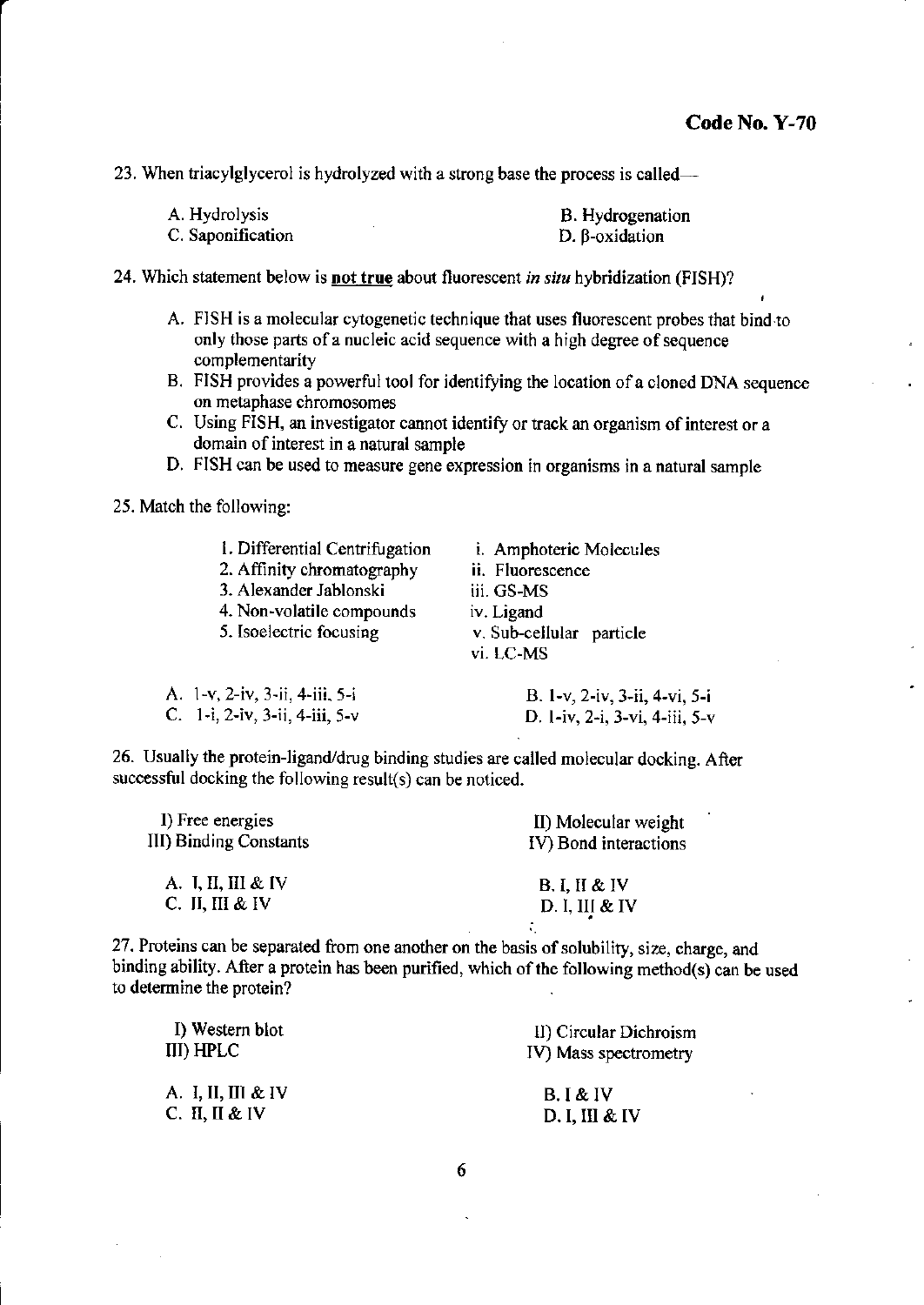28. In which phase of growth does the recipient cell takes up the donor DNA?

| A. Lag phase              | B. Early logarithmic phase |
|---------------------------|----------------------------|
| C. Late logarithmic phase | D. Stationary phase        |

29. EMB Agar (Eosin Methylene Blue Agar) is recommended for the isolation and differentiation of Gram negative enteric bacteria from clinical and nonclinical specimens. The green metallic sheen of the colonies is due to

A. Eosin and methylene blue combine to produce a dye complex that precipitates under neutral conditions

B. Eosin and methylene blue combine to produce a dye complex that precipitates under acidic conditions

C. Only methylene blue gets precipitated under acidic conditions

D. Only eosin gets precipitated under neutral conditions

30. The basis of tuberculin test used to detect Mycobacterium tuberculosis infection is

- A. Anaphylactic hypersensitivity (Type-1)
- B. Antibody dependent cytotoxic hyper-sensitivity (Type-2)
- C. Immune complex mediated hypersensitivity (Type-3)

D. Cell mediated delayed hypersensitivity (Type-4)

31. Mapping of the distances between genes or distances of genes from centromeres or from specific molecular markers measured in terms of base pairs of nucleotides is known as:

| A. Genetic Mapping     | B. Linkage mapping  |
|------------------------|---------------------|
| C. Cytological mapping | D. Physical mapping |

32. The restoring of a mutant phenotype to wild-type by expressing the coding sequence of the gene by its native promoter in the mutant background is termed as:

| A. Gene recombination | B. Gene silencing       |
|-----------------------|-------------------------|
| C. Gene synthesis     | D. Gene complementation |

33. Phase typing is routinely used in clinical microbiology for identification of which of the following pathogen ÷.

A. Enteroviruses C. Plasmodium falciparum

B. Staphylococci D. Leishmania donovani

34. Which of the following is a DNA database?

| A. KEGG | B. ExPASy  |
|---------|------------|
| C. DDBJ | D. PROSITE |

 $\overline{7}$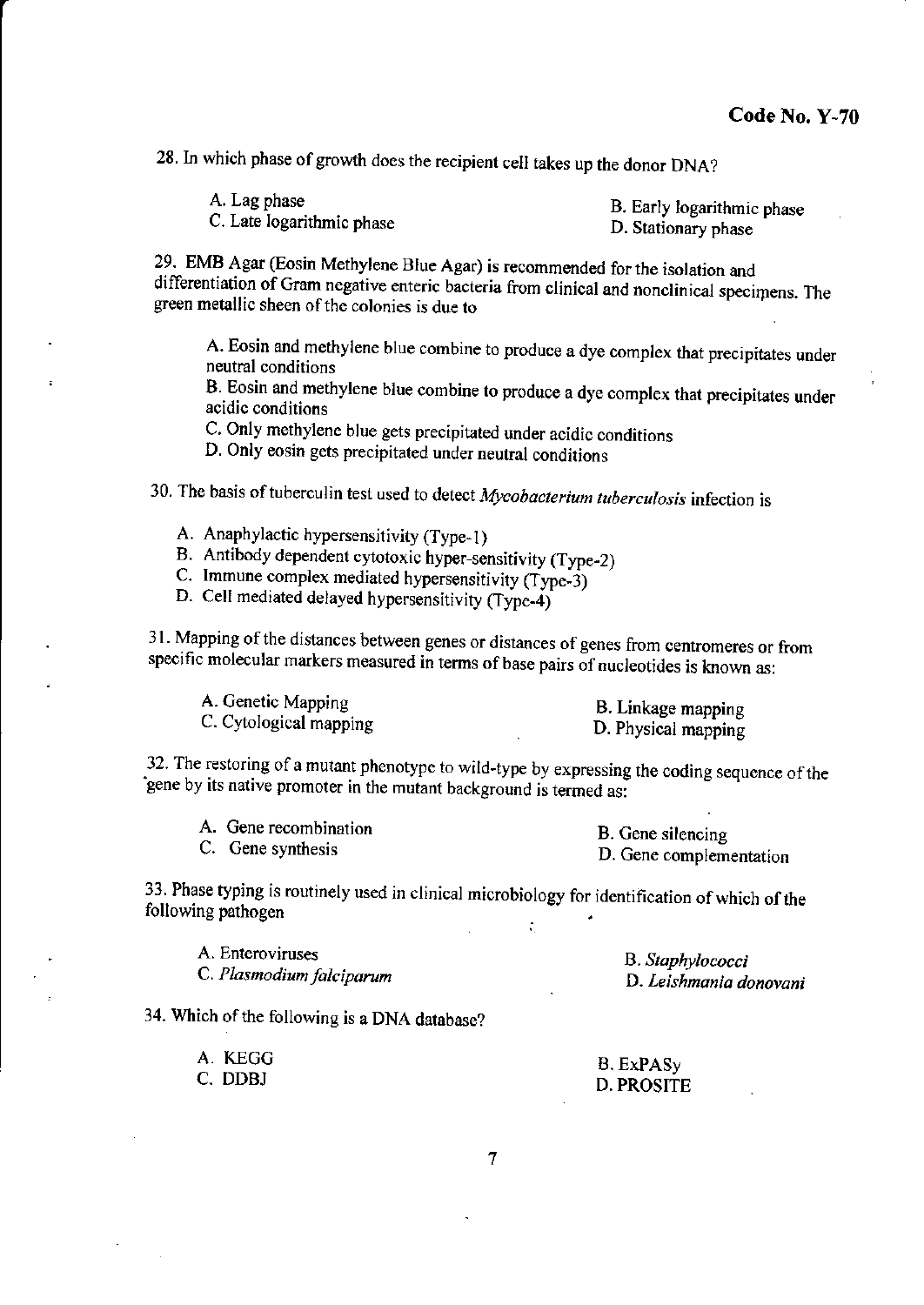35. In Hershey & Chase experiment with  $T_2$  Bacteriophage, "DNA is the genetic material" in Bacteriophage and not proteins based on only incorporation of . . .

- A. Radioactive Sulphur
- B. Radioactive Phosphorus
- C. Radioactive Nitrogen
- D. Radioactive Carbon

### Part-B

#### 36. A'regulon' is defined as

- A. A group of operons or individual genes controlled by a common regulator
- B. A master gene regulating the function of a set of genes
- C. All the regulatory genes of the genome
- D. The genes present in the control region of an operon
- 37. Read the following statements with regard to chemolithoautotrophic bacteria and identiry the correct statement
	- A. These are a class of bacteria which obtain energy by oxidizing organic compounds. derive electrons from reduced inorganic compounds and grow using  $CO<sub>2</sub>$  as the sole source of carbon.
	- B. These are a class of bacteria which obtain energy, electrons and carbon from organic sources,
	- C. These are a class of organisms that conserve their energy, electrons, and carbon from inorganic chemical sources.
	- D. These are a class of bacteria that conserve their energy and electrons ftom organic sources and carbon fiom inorganic sources

38. Which of the following disease is also known as Ohio Valley disease?

| A. Histoplasmosis |  | <b>B.</b> Aspergillosis |
|-------------------|--|-------------------------|
| C. Plague         |  | D. Schizophrenia        |

39. The process of breakdown of glycogen (n) to glucose-1-phosphate and glycogen (n-1) by which glycogen is converted into glucose to provide immediate energy and to maintain blood glucose levels is known as:

A. Glycogenesis B. Clucogenesis C. Lipogenesis D. Glycogenolysis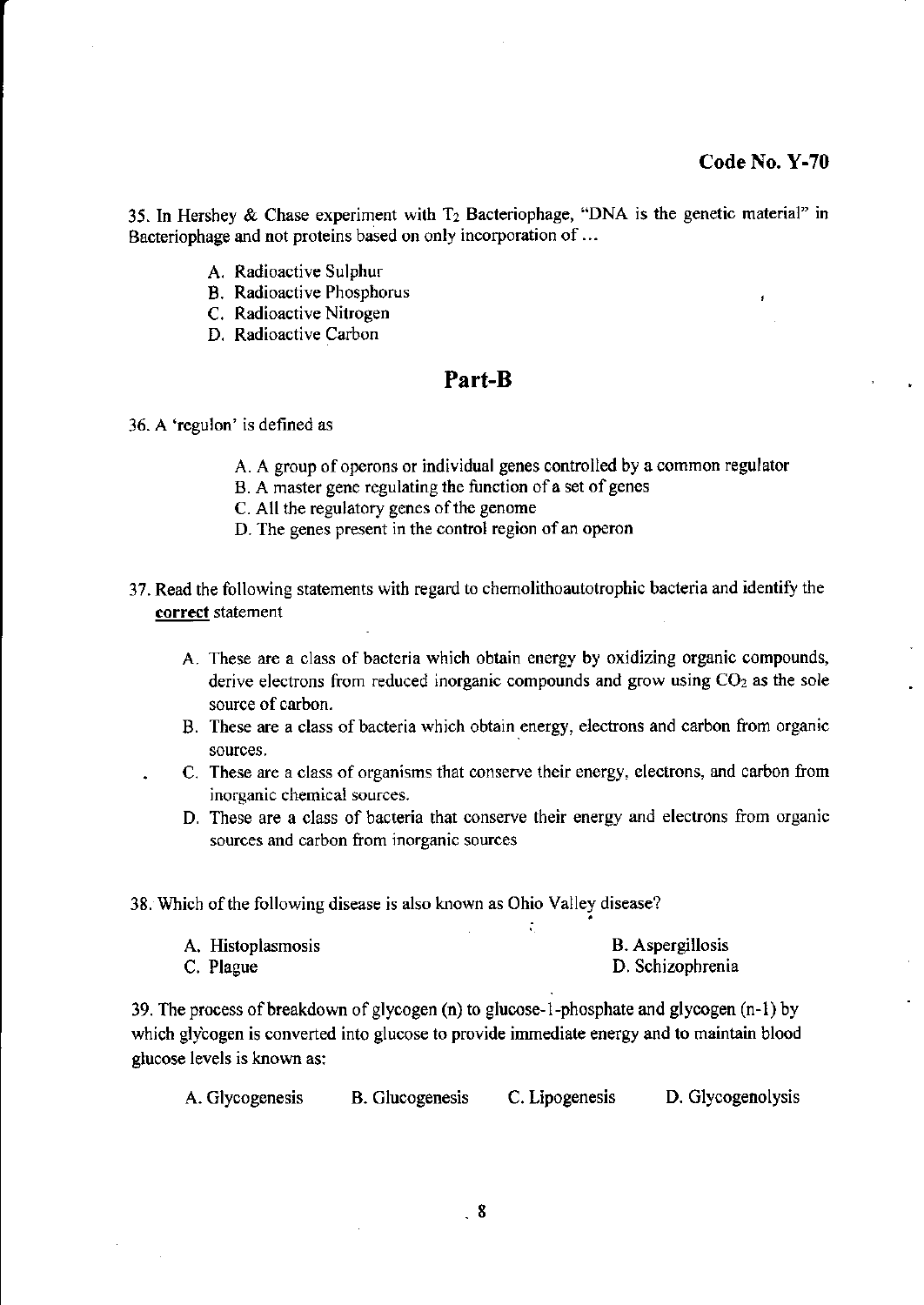40. What is amphotericin B?

- A. It is an antibiotic used for leprosy disease caused by Mycobacterium leprae
- B. It is an amphoteric compound which can react less as an acid and more as a base
- C. It is an antifungal medicine used to treat fungal infection
- D. It is the name of one of the larval stage of animals that belongs to amphibian class

41. Peptidoglycan of Bacterial cell wall made of N-actyl glucose amine and N-acetyl muramic acid joined by --------- glycosidic bond.

| A. α- 1,4 glycosidic bond         | B. β-1,4 glycosidic bond         |
|-----------------------------------|----------------------------------|
| C. $\alpha$ - 1,6 glycosidic bond | D. $\beta$ - 1,6 glycosidic bond |

42. In this question, a statement is given, followed by two conclusions. Give answer Statement: Under optimal conditions, C4 crop species can assimilate CO<sub>2</sub> at rates two to three times greater than that of C3 species.

Assumption 1: Rubisco is present in the leaf bundle sheath cells of C4 plants where concentration of CO<sub>2</sub> may reach to several fold higher than that in C3 plants.

Assumption 2: Unlike C4 plants, photosynthesis of C3 plants is not inhibited by  $O<sub>2</sub>$  and they have a very low CO<sub>2</sub> compensation point.

- A. Only assumption 1 is practical
- B. Only assumption 2 is practical
- C. Both assumptions are practical
- D. Neither assumption 1 nor assumption 2 is practical

43. Proton-motive force is created inside the thylakoid membrane, which is a resultant process of protons carried by ...,

| A. Plastoquinone   | B. Pheophytin      |
|--------------------|--------------------|
| C. Reaction center | D. Antenna complex |

44. Either transfer of pollen grains over long distance partially or fully by bats in mangoes / banana's is commonly termed as...

| A. Malacophily |  | B. Cheiropteriphily |
|----------------|--|---------------------|
| C. Entomophily |  | D. Epihydrophily    |

45. Which of the following cis-acting regulatory element is the preferred binding site of several AP2/EREBP transcription factor members?

| A. AuxRE | <b>B. HSE</b> | C. DRE | D. PIBS |
|----------|---------------|--------|---------|
|          |               |        |         |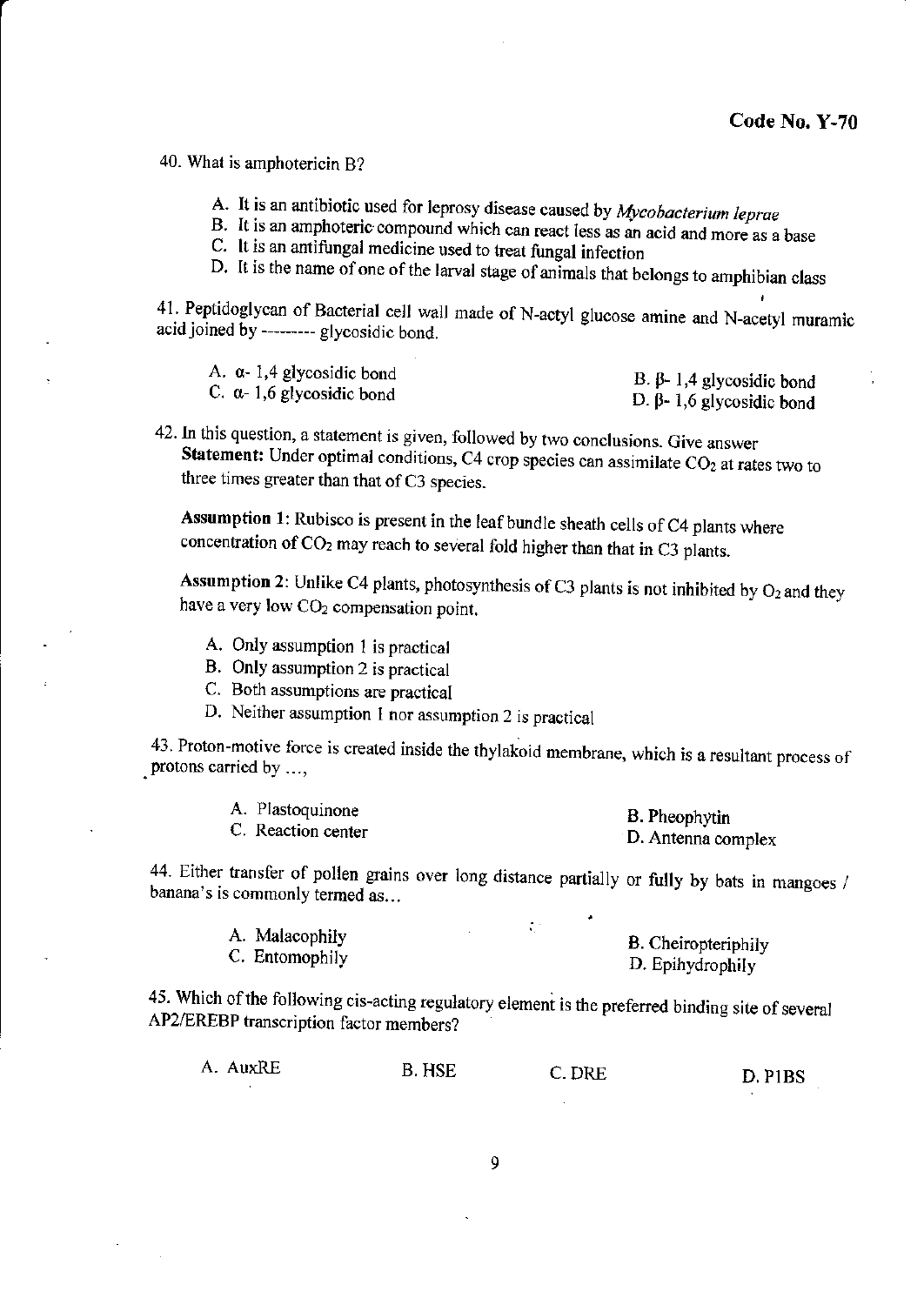46. Allelomorphic recessive traits of Pisum sativum studied for Plant height, Flower color and Seed shape by Mendel are...

- A. Tall, Purple and Round
- B. Dwarf, White and Wrinkled
- C. Tall, White and Wrinkled
- D. Dwarf, Purple and Round

47. Which of the answer is true for the given statements on rhizobia-legume symbiosis?

Statement 1: The microsymbionts of 3 genera, including Rhizobium, Bradyrhizobium, or Azorhizobium, collectively called as rhizobia, are associated with root nodules of leguminous plants.

Statement 2: Parasponia is a leguminous genus which is known to form root nodules with Rhizobium sps,

- A. Statement I is false whereas statement 2 is true.
- B. Statement I is true whereas statement 2 is false.
- C. Both statements are true.
- D. Both statements are false

48. A few bacteria like *Pseudomonas* can grow on long chain fatty acids as sole carbon and energy source. Assuming that palmitic acid is the sole souce of energy, theoretically how many net molecules of ATP can be produced from this  $C_{16}H_{32}O_2$  fatty acid.

. A. 108 B. 106 C. 104 D. 102

49, Match the scientists listed in "A" with their respective maior research areas listed in "B"

|    |                 |     | Р                          |
|----|-----------------|-----|----------------------------|
| a. | David Balcoumbe | I.  | <b>CRISPR</b>              |
| b. | Pal Maliga      | ារ  | Agrobacterium              |
| c. | M. Van Montagu  | ijj | <b>Small RNAs</b>          |
| d. | Jenifer Doudna  | İV  | Chloroplast transformation |
|    |                 |     |                            |

A.  $a(iii)$ ,  $b(ii)$ ,  $c(iv)$ ,  $d(i)$ C.  $a(iii)$ ,  $b(iv)$ ,  $c(ii)$ ,  $d(i)$ 

B.  $a(i)$ ,  $b(iv)$ ,  $c(ii)$ ,  $d(iii)$ D. a(iii),  $b(ii)$ ,  $c(i)$ ,  $d(iv)$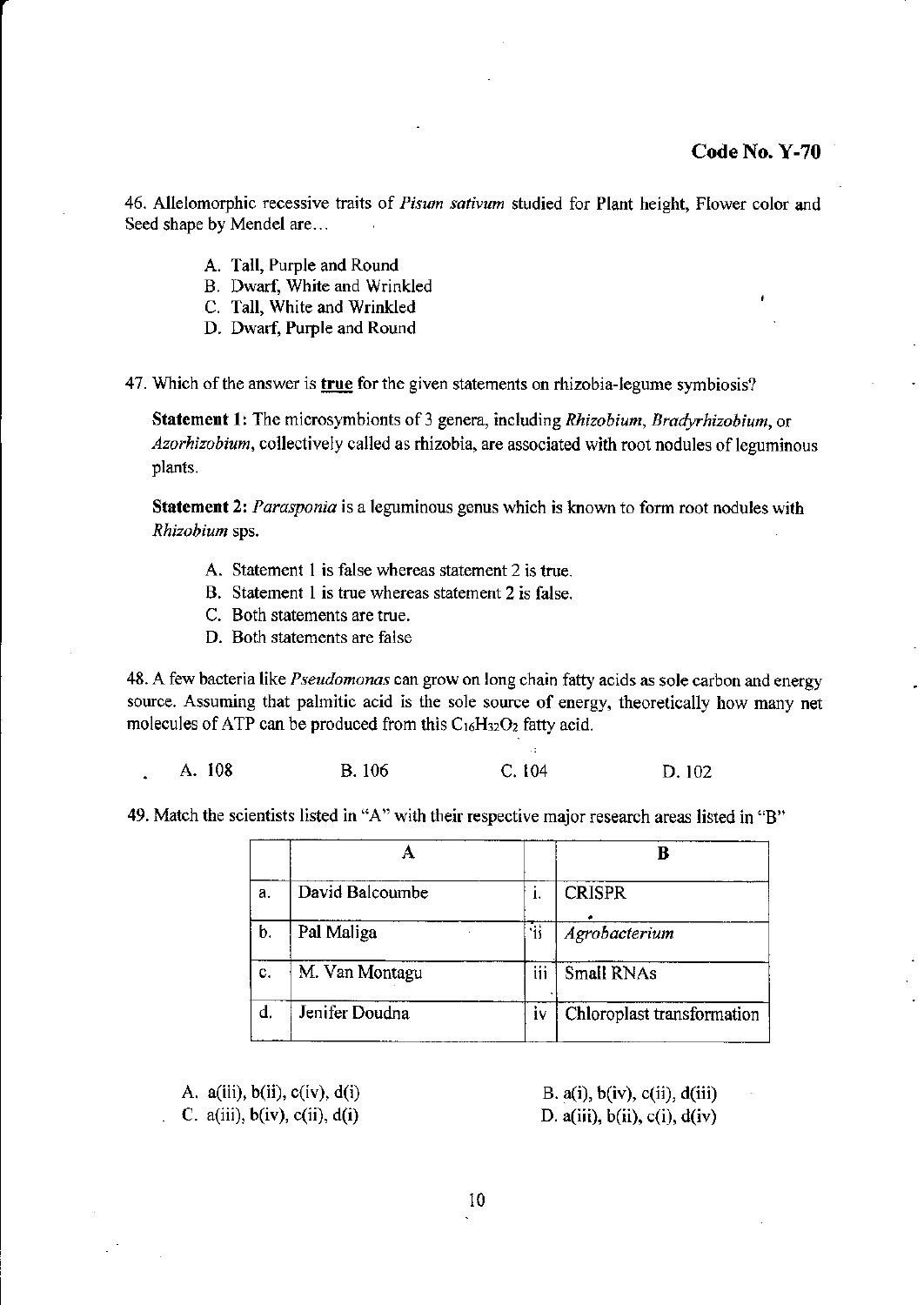50. Identify the mismatches

- i. A neutral stain - Giemsa
- Thermal death time Time that kills all cells in a given time ii.
- iii. Elek's gel diffusion – Diophtheria toxin
- iv. Ionizing radiation - Infrared radiation

A. *i*, *ii* B. iii. iv C. ii, iii D. i, iv

51. The following are some of the major classes of enzymes, their functions and examples. Identify the correct statements from the following:

- Oxidoreductases are enzymes which are involved in oxidation and reduction reactions. Ι. Oxidases, oxygenases, peroxidases, dehydrogenases and kinases are good examples.
- Lyases are enzymes which add the elements of water, ammonia or carbon dioxide to П. (or from) double bonds. Decarboxylases, aldolases and synthases are good examples.
- Ligases are enzymes which join two molecules. Carboxylases and synthetases are good III. examples.
- Transferases are enzymes which transfer functional groups like ammonia or IV. phosphate. Phosphorylases, methyltransferases, proteases and phosphatases are good examples.

A. I. II B. III, IV  $C.$  II,  $III$  $D. I, IV$ 

52. The following are some of the polar lipids along with their examples. Match the correct example(s) for the polar lipids

|                                            | Polar lipids | <b>Example</b>   |
|--------------------------------------------|--------------|------------------|
| Phospholipids<br>ı.<br>Ц.<br>Sphingolipids |              | a. Lecithin      |
|                                            | b. Cephalin  |                  |
|                                            |              | c. Cardiolipin   |
|                                            |              | d. Cereborosides |

A. a and d are phospholipids while b and c are sphingolipids

B. a, b and d are phospholipids while c is sphingolipid

C. a, b and c are phospholipids while d is sphingolipid

D. d is phospholipid while a is sphingolipid

53. Which is the precursor for the synthesis of Glycine and Cysteine?

A. a-ketoglutarate

C. 3-Phosphoglycerate

**B.** Pyruvate D. Ribose 5-phosphate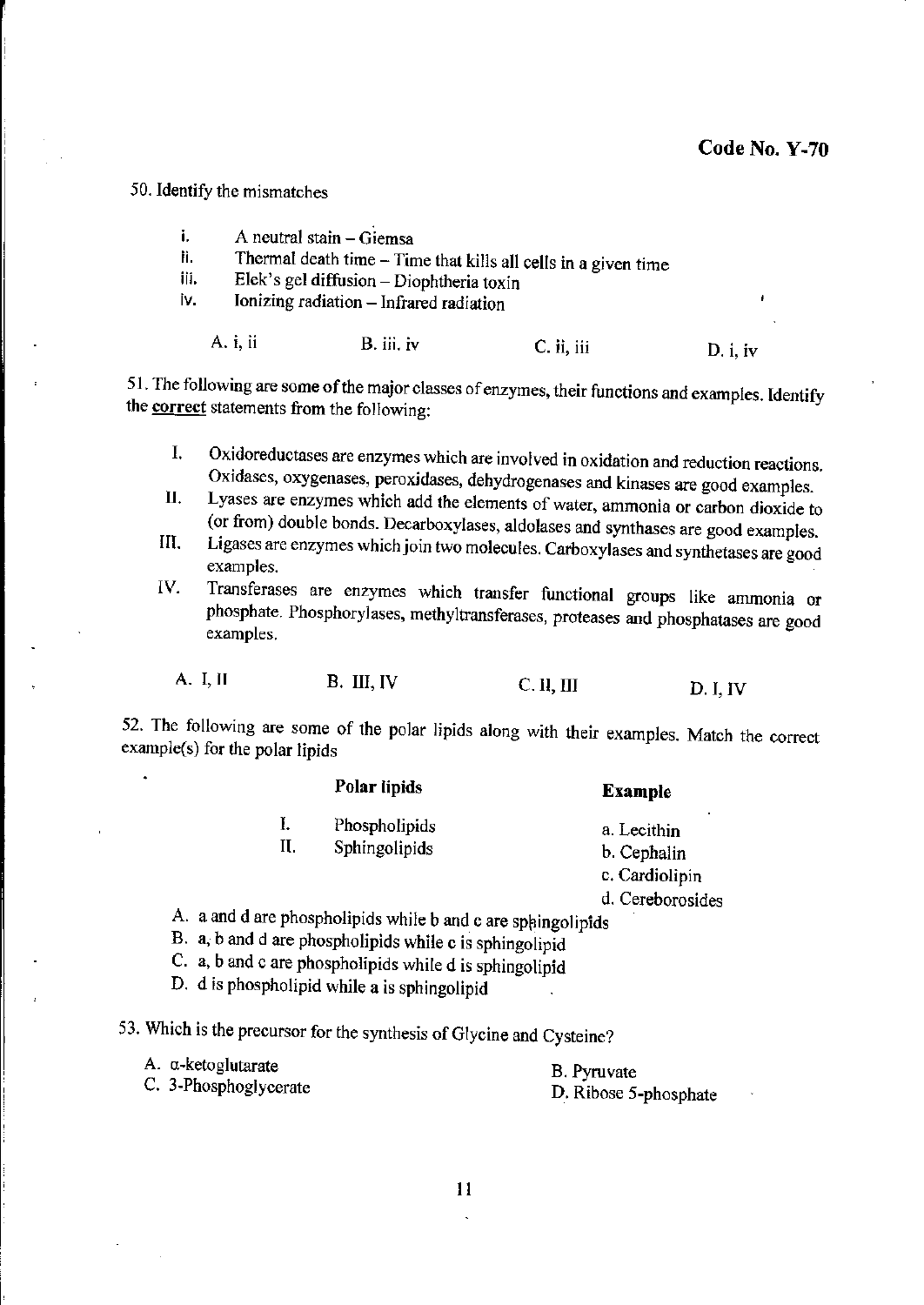54. Plants and microorganisms have the unique ability to produce terpenoid lipids. tdentiry the correct statement from the following about their biogenesis

- A. Plants have only mevalonate pathway while microorganisms have both mevalonate and methylerythritol phosphate pathways.
- B. Plants have both mevalonate and methylerythritol phosphate pathways while microorganisms have only methylerythritiol phosphate pathway.
- C. Both plants and microorganisms have both mevalonate and methylerythritol phosphate pathways.
- D. Plants have both mevalonate and methylerythritol phosphate pathways while microorganisms have only mevalonate pathway.

55. The following are some of the disaccharides which on hydrolysis yield two molecules of monosaccharides. Identify the wrong matches from the following:

- 1. Trehalose Glucose + Glucose  $\alpha$ -1, 6 glycosidic bond
- ll. Maltose Glucose + Glucose  $\alpha$ -1,4 glycosidic bond
- lll. Lactose Glucose + Galactose  $\beta$ -1, 4 glycosidic bond
- IV. Isomaltose Glucose + Glucose  $\beta$ -1, 6 glycosidic bond

A. I, II B. III, IV C. II, III D. I, IV

56. Read the following statements and reason carefully with regard to facultative anaerobic bacteria and identify the correct answer

- Statement: These are bacteria which ordinarily grow under aerobic environments but can also grow in the absence of oxygen. A good example of this is *Escherichia coli* which has chosen its life style to grow under both oxic and anoxic environments.
	- Reason: Bacteria like E. coli has versatile metabolism deriving energy (ATP) using aerobic respiration where oxygen is used as terminal electron acceptor, while energy is derived through fermentation under anaerobic conditions which explains its facultative adaptation.
		- A. Both statement and reason are correct and the reason explains the statement.
		- B. Only the statement is correct and the reason is not explaining the statement.

C. Both statement and reason are incorrect

D. Statement is incorrect and reason is correct explanation.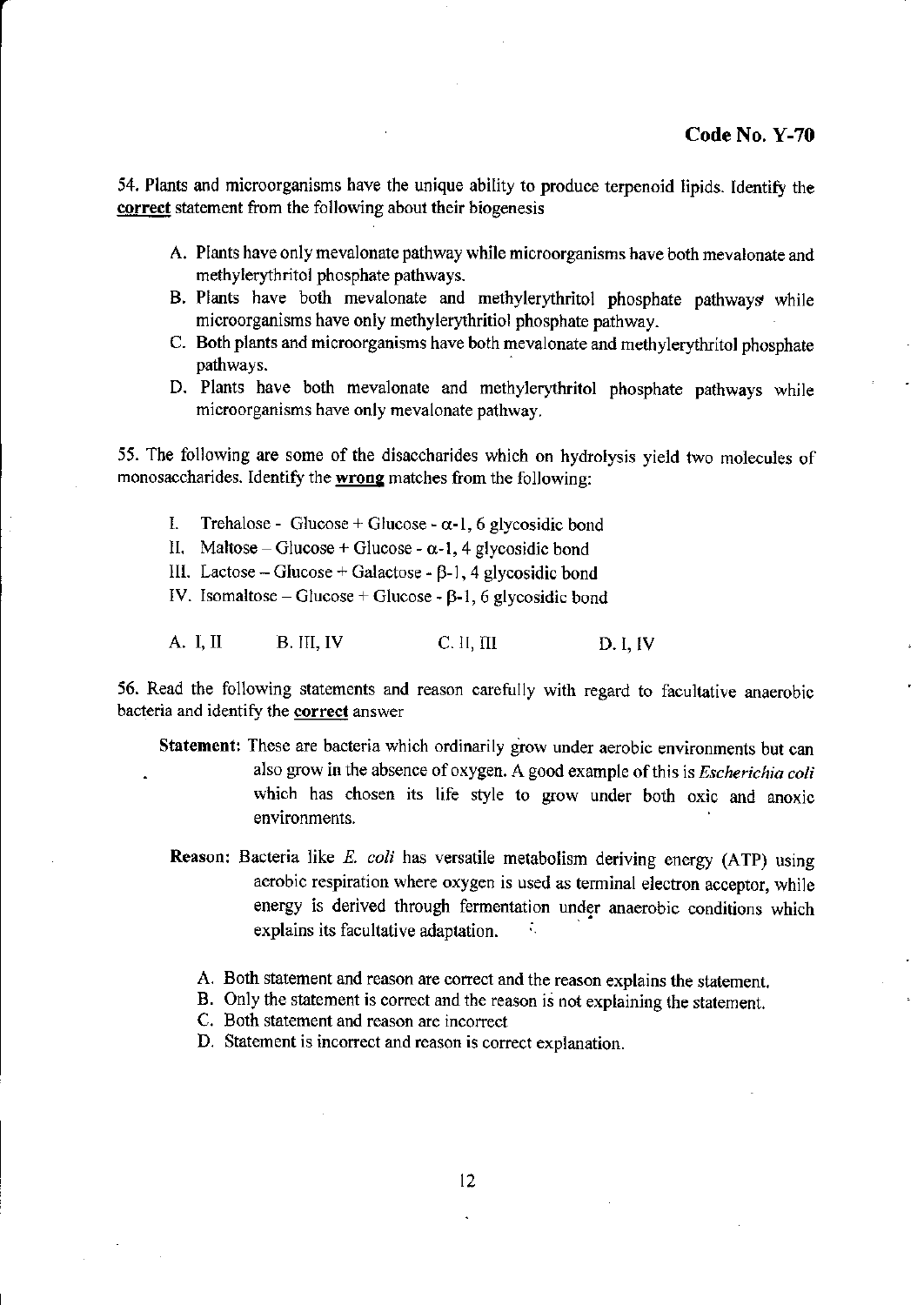57. Transgenic expression of the ribonuclease barnase gene under the control of anther or pollenspecific gene promoter has been proved to be a good approach for production of engineered male sterile plants in crop species. The source of barnase gene has been

| A. Bacillus thuringiensis |  |
|---------------------------|--|
| C. Bacillus subtilis      |  |

B. Bacillus amyloliquefaciens

D. Streptomyces hygroscopicus

58. A cross is made between two strains of yeast viz., ura3 lys4 x ura3<sup>+</sup> lys4<sup>+</sup>. What will the spore genotypes be in unordered tetrads that are non-parentai ditypes?

A. ura3 lys4;  $ura3$ <sup>+</sup> lys4<sup>+</sup>;  $ura3$ <sup>+</sup> lys4;  $ura3$  lys4<sup>+</sup> B. ura3 lys4; ura3 lys4: ura3+lys4+; ura3+ lys4+ C. ura3 lys4<sup>+</sup>; ura3 lys4<sup>+</sup>; ura3<sup>+</sup> lys4; ura3<sup>+</sup> lys4 D. ura3 lys4; ura3 lys4; ura3+ 1ys4; ura3+lys4\*

59. Consider the following statements of COVID-19 caused by a novel corona virus (SARS- $CoV-2$ ) and choose the **correct** options.

L It emerged in Wuhan in China

II. Bat has been suspected as a natural host of virus origin

III. SARS-CoV-2 virus is an enveloped negative\_sense RNA virus

IV. Genome of SARS-COV-2 contains variable number (6-11) of open reading frames

.

A. Statements l, II and III are correct

B. Statements I, III and IV are correct

C. Statements l, II and IV are correct

D. Statements II, III and lV are corect

60. Which crop plant is not a product of genetic engineering?

| A. Golden Rice | <b>B.</b> IR-8   |
|----------------|------------------|
| C. Bt cotton   | D. Roundup Ready |

61. Formyl methionine tRNA is present in

A. Yeast C. Insects

B. Bacteria p. Mammals

62. Match the following using the codes given below:

| 1. Whooping cough | (a) Treponema pallidum   |
|-------------------|--------------------------|
| 2. Syphilis       | (b) Borrelia burgdorferi |
| 3. Gastric ulcers | (c) Bordetella pertussis |
| 4. Lyme disease   | (d) Helicobacter pylori  |
|                   |                          |

c. l-(a), 2-(d), 3-(b), a-(c) A.  $1-(b)$ ,  $2-(a)$ ,  $3-(c)$ ,  $4-(d)$ 

B. 1-(c), 2-(a), 3-(d), 4-(b) D. 1-(b), 2-(d), 3-(a), 4-(c)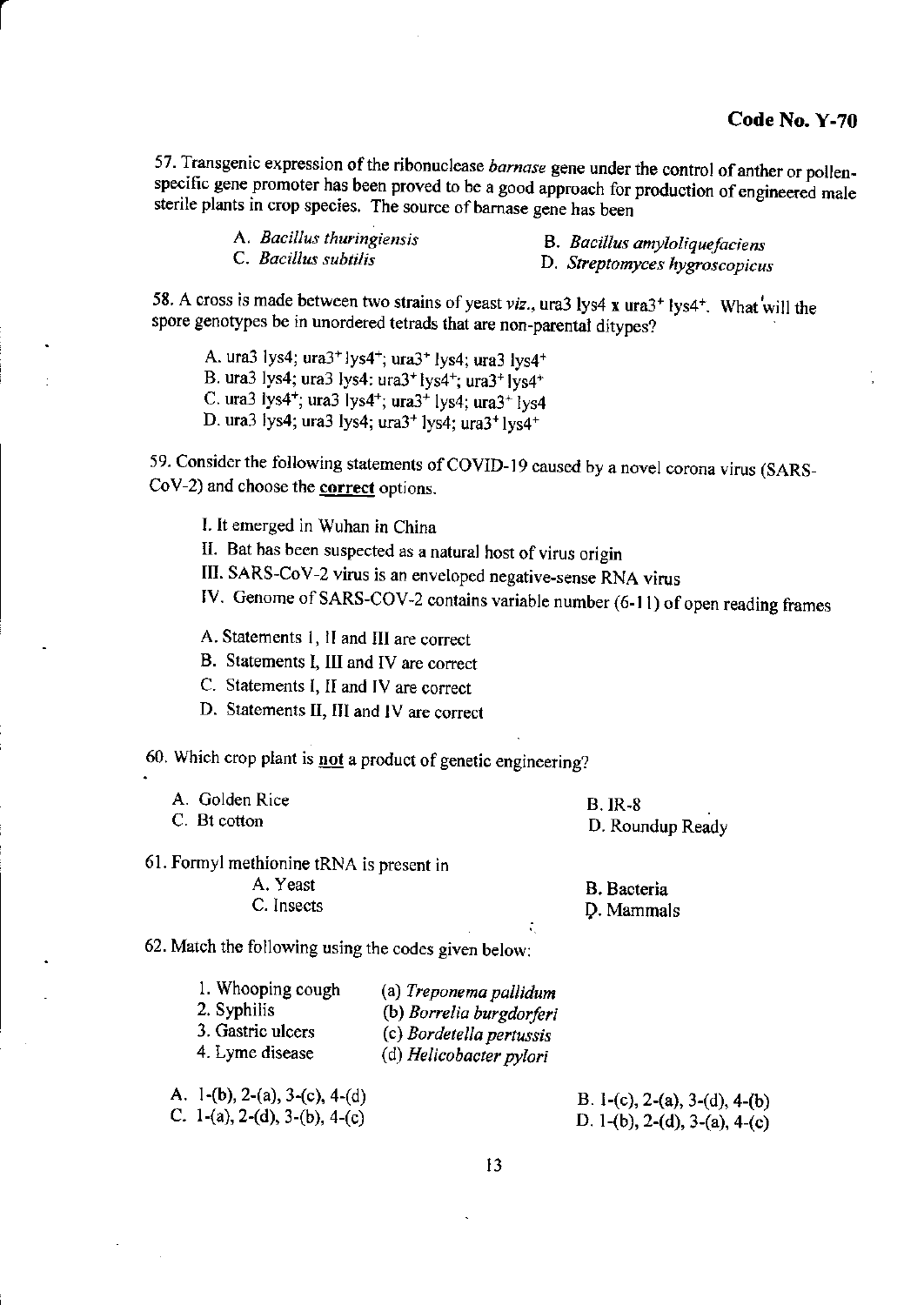$\lambda$ 

63. The dye eosinate of methylene blue belongs to which group?

| A. Acidic dye  | B. Basic dye   |
|----------------|----------------|
| C. Neutral dye | D. Oxazine dye |

64. Match the following using the codes given below:

| 1. Vancomycin<br>2. Trimethoprim<br>3. Rifampin<br>4. Amikacin | (a) Folic acid metabolism<br>(b) Protein synthesis<br>(c) Cell wall biosynthesis |
|----------------------------------------------------------------|----------------------------------------------------------------------------------|
|                                                                | (d) DNA-directed RNA polymerase                                                  |

| A. 1-(b), 2-(a), 3-(c), 4-(d)<br>C. 1-(a), 2-(d), 3-(b), 4-(c) | B. 1-(c), 2-(a), 3-(d), 4-(b) |
|----------------------------------------------------------------|-------------------------------|
|                                                                | D. 1-(b), 2-(d), 3-(a), 4-(c) |

65. The outer membrane of the Gram-negative cell wall is anchored to the underlying peptidoglycan by means of which of the following?

| A. Braun's Lipoprotein | B. Phospholipids      |
|------------------------|-----------------------|
| C. Proteins            | D. Lipopolysaccharide |

66. Which statement among the following is true to Archaea?

A. They have N-acetylglucosamine and N-acetylmuramic acid as repeating altemate units in the backbone

B. They have D and L amino acids as part of the shot peptide chain

C. They have adhesion sites joining the outer membrane and the plasma membrane

D. They have membrane lipids whose side chains are composed of repeating units of the isoprene

67. The unique feature of Mycoplasmas which distinguishes them from other prokaryotes is:

A. Presence of chitin in cell walls

B. Presence of murrain in cell walls

C. Presence of peptidoglycan cell wall

D. Absence of cell wall

68. Proteins are synthesized by the translation of mRNAs into polypeptides on ribosomes. In most cases, the initial polypeptide-translation product undergoes some type of modification before it assumes its functional role in a living system. These changes are broadly termed as-

A. Mutation

c. Oxidation and reduction

B. Enzymatic modification D. Posttranslational modifications